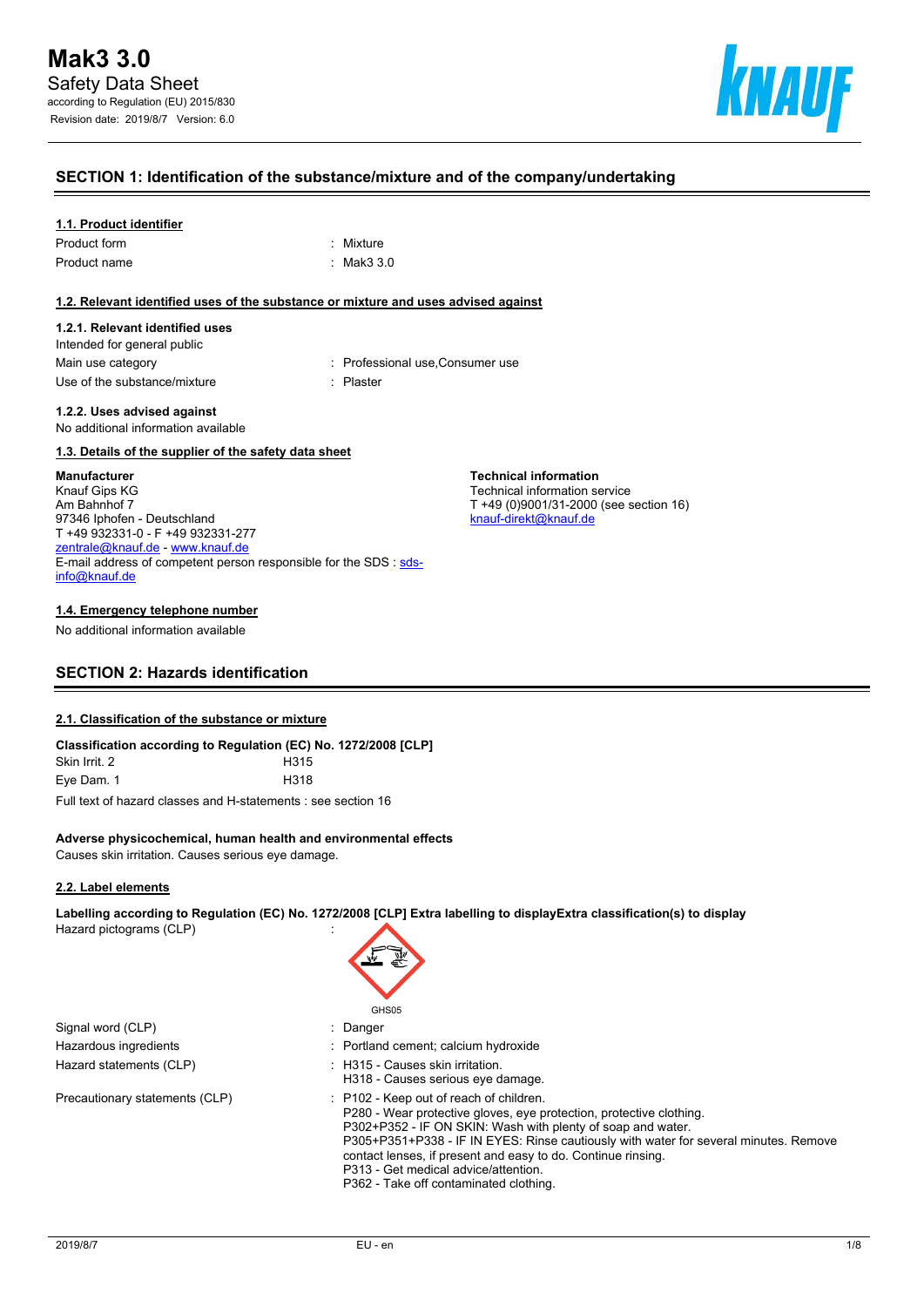# **Mak3 3.0**

Safety Data Sheet

according to Regulation (EU) 2015/830



#### **2.3. Other hazards**

No additional information available

## **SECTION 3: Composition/information on ingredients**

#### **3.1. Substances**

Not applicable

#### **3.2. Mixtures**

| <b>Name</b>                                                                                          | <b>Product identifier</b>                                                                                         | %    | <b>Classification according to</b><br><b>Regulation (EC) No.</b><br>1272/2008 [CLP] |
|------------------------------------------------------------------------------------------------------|-------------------------------------------------------------------------------------------------------------------|------|-------------------------------------------------------------------------------------|
| quartz, conc respirable crystalline silica<1%<br>substance with a Community workplace exposure limit | (CAS-No.) 14808-60-7<br>(EC-No.) 238-878-4                                                                        | < 30 | Not classified                                                                      |
| calcium hydroxide                                                                                    | (CAS-No.) 1305-62-0<br>(EC-No.) 215-137-3<br>(REACH-no) 01-2119475151-45                                          | < 10 | Eye Dam. 1, H318<br>Skin Irrit. 2. H315<br>STOT SE 3, H335                          |
| Portland cement                                                                                      | (CAS-No.) 65997-15-1<br>(EC-No.) 266-043-4                                                                        | < 10 | Skin Irrit. 2. H315<br>Eye Dam. 1, H318<br>STOT SE 3, H335                          |
| Comments                                                                                             | : Low in chromate according to EU-Regulation 1907/2006 (REACH).<br>The contained Portland cement is white cement. |      |                                                                                     |

Full text of H-statements: see section 16

# **SECTION 4: First aid measures**

| 4.1. Description of first aid measures                                          |                                                                                                                                                       |
|---------------------------------------------------------------------------------|-------------------------------------------------------------------------------------------------------------------------------------------------------|
| First-aid measures general                                                      | : Take off contaminated clothing. Wash contaminated clothing before reuse.                                                                            |
| First-aid measures after inhalation                                             | Remove person to fresh air and keep comfortable for breathing. If you feel unwell, seek medical<br>advice.                                            |
| First-aid measures after skin contact                                           | Rinse and then wash skin thoroughly with water and soap. If skin irritation occurs: Get medical<br>advice/attention.                                  |
| First-aid measures after eye contact                                            | Rinse cautiously with water for several minutes. Remove contact lenses, if present and easy to<br>do. Continue rinsing. Call a physician immediately. |
| First-aid measures after ingestion                                              | Rinse mouth thoroughly with water. Immediately give plenty of water. Get medical<br>advice/attention.                                                 |
| 4.2. Most important symptoms and effects, both acute and delayed                |                                                                                                                                                       |
| Symptoms/effects after inhalation                                               | May cause respiratory irritation.                                                                                                                     |
| Symptoms/effects after skin contact                                             | Irritation.                                                                                                                                           |
| Symptoms/effects after eye contact                                              | Serious damage to eyes.                                                                                                                               |
| 4.3. Indication of any immediate medical attention and special treatment needed |                                                                                                                                                       |
| Treat symptomatically.                                                          |                                                                                                                                                       |

# **SECTION 5: Firefighting measures**

#### **5.1. Extinguishing media**

| Suitable extinguishing media<br>Unsuitable extinguishing media |  | . The product is not flammable. If there is a fire close by, use suitable extinguishing agents.<br>No unsuitable extinguishing media known. |  |  |  |
|----------------------------------------------------------------|--|---------------------------------------------------------------------------------------------------------------------------------------------|--|--|--|
| 5.2. Special hazards arising from the substance or mixture     |  |                                                                                                                                             |  |  |  |
| Fire hazard                                                    |  | Not combustible.                                                                                                                            |  |  |  |

| Filte Hazaru                                        | . INUL CUTTINUS INTE.          |
|-----------------------------------------------------|--------------------------------|
| Hazardous decomposition products in case of<br>fire | : Toxic fumes may be released. |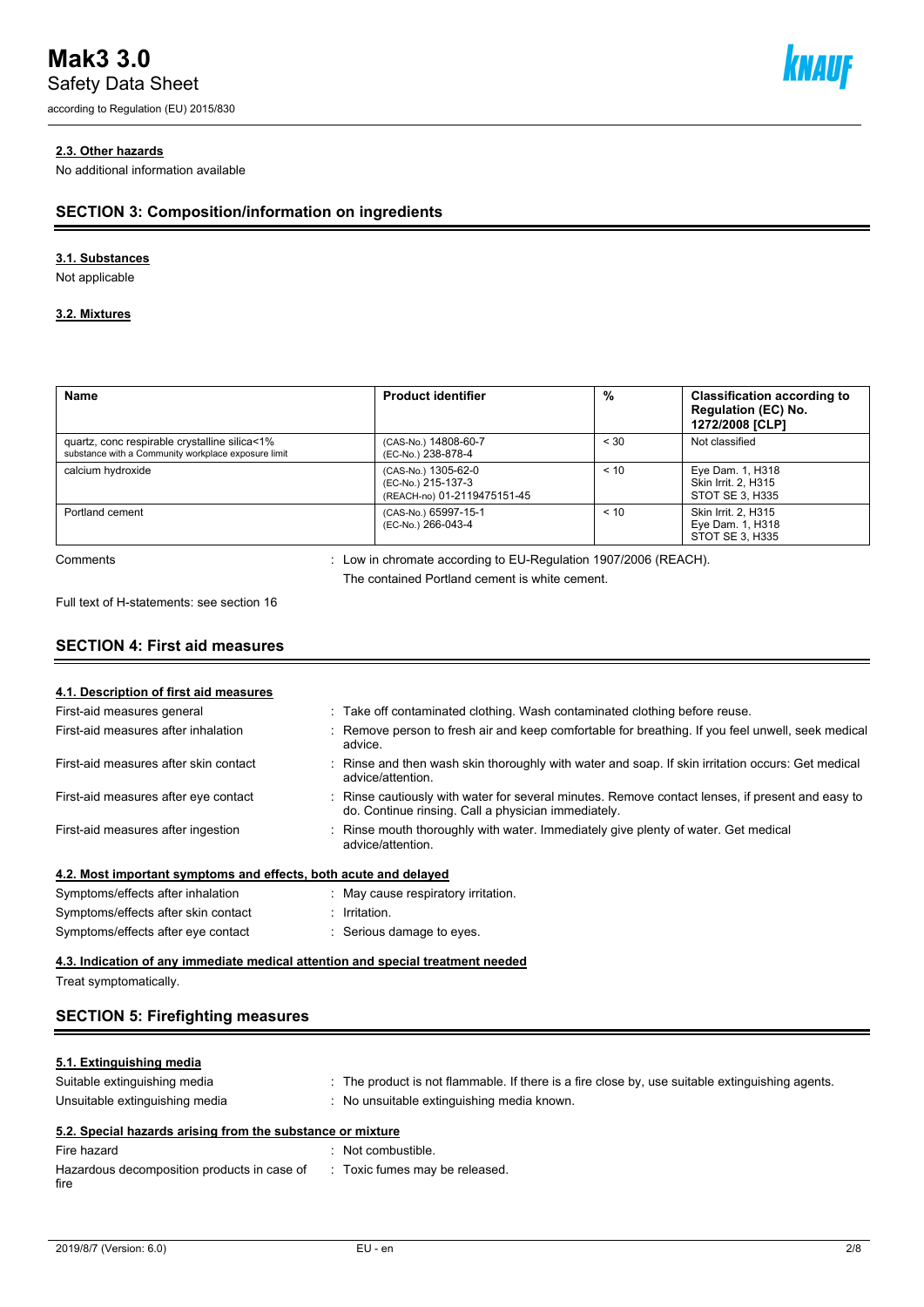according to Regulation (EU) 2015/830



#### **5.3. Advice for firefighters**

Protection during firefighting **intercontage action**: Do not attempt to take action without suitable protective equipment. Self-contained breathing apparatus. Complete protective clothing.

# **SECTION 6: Accidental release measures**

| 6.1. Personal precautions, protective equipment and emergency procedures |                                                                                                                                                                |  |  |  |
|--------------------------------------------------------------------------|----------------------------------------------------------------------------------------------------------------------------------------------------------------|--|--|--|
| General measures                                                         | : Avoid dust formation.                                                                                                                                        |  |  |  |
| 6.1.1. For non-emergency personnel                                       |                                                                                                                                                                |  |  |  |
| <b>Emergency procedures</b>                                              | Ventilate spillage area. Avoid breathing dust. Avoid contact with skin and eyes.                                                                               |  |  |  |
| 6.1.2. For emergency responders                                          |                                                                                                                                                                |  |  |  |
| Protective equipment                                                     | : Do not attempt to take action without suitable protective equipment. For further information<br>refer to section 8: "Exposure controls/personal protection". |  |  |  |
| 6.2. Environmental precautions                                           |                                                                                                                                                                |  |  |  |

Avoid release to the environment. Prevent entry to sewers and public waters. Notify authorities if product enters sewers or public waters.

#### **6.3. Methods and material for containment and cleaning up**

Methods for cleaning up : Mechanically recover the product. Avoid dust formation.

#### **6.4. Reference to other sections**

For further information refer to section 13. 7.1. Precautions for safe handling. 8. Exposure controls/personal protection.

## **SECTION 7: Handling and storage**

| 7.1. Precautions for safe handling |
|------------------------------------|
|------------------------------------|

| Precautions for safe handling                                     | Ensure good ventilation of the work station. Avoid dust formation. Avoid breathing dust. Avoid<br>contact with skin and eyes. Wear personal protective equipment. |
|-------------------------------------------------------------------|-------------------------------------------------------------------------------------------------------------------------------------------------------------------|
| Hygiene measures                                                  | Wash contaminated clothing before reuse. Do not eat, drink or smoke when using this product.<br>Always wash hands after handling the product.                     |
| 7.2. Conditions for safe storage, including any incompatibilities |                                                                                                                                                                   |
| Storage conditions                                                | Store in a well-ventilated place. Keep container tightly closed. Store in a dry, cool area.                                                                       |

#### **7.3. Specific end use(s)**

No additional information available

#### **SECTION 8: Exposure controls/personal protection**

#### **8.1. Control parameters**

| quartz, conc respirable crystalline silica<1% (14808-60-7) |                                 |                                                                                  |  |  |  |
|------------------------------------------------------------|---------------------------------|----------------------------------------------------------------------------------|--|--|--|
| EU                                                         | Local name                      | Silica crystaline (Quartz)                                                       |  |  |  |
| EU                                                         | IOELV TWA (mg/m <sup>3</sup> )  | $0,1$ mg/m <sup>3</sup> (Respirable fraction)                                    |  |  |  |
| EU                                                         | <b>Notes</b>                    | OEL limit below 0.05 mg/m3 of respirable silica dust.<br>(Year of adoption 2003) |  |  |  |
| calcium hydroxide (1305-62-0)                              |                                 |                                                                                  |  |  |  |
| EU                                                         | Local name                      | Calcium dihydroxide                                                              |  |  |  |
| EU                                                         | IOELV TWA (mg/m <sup>3</sup> )  | mg/m <sup>3</sup> Respirable fraction                                            |  |  |  |
| EU                                                         | IOELV STEL (mg/m <sup>3</sup> ) | 4 mg/m <sup>3</sup> Respirable fraction                                          |  |  |  |

#### **8.2. Exposure controls**

#### **Appropriate engineering controls:**

Ensure good ventilation of the work station.

#### **Hand protection:**

Protective gloves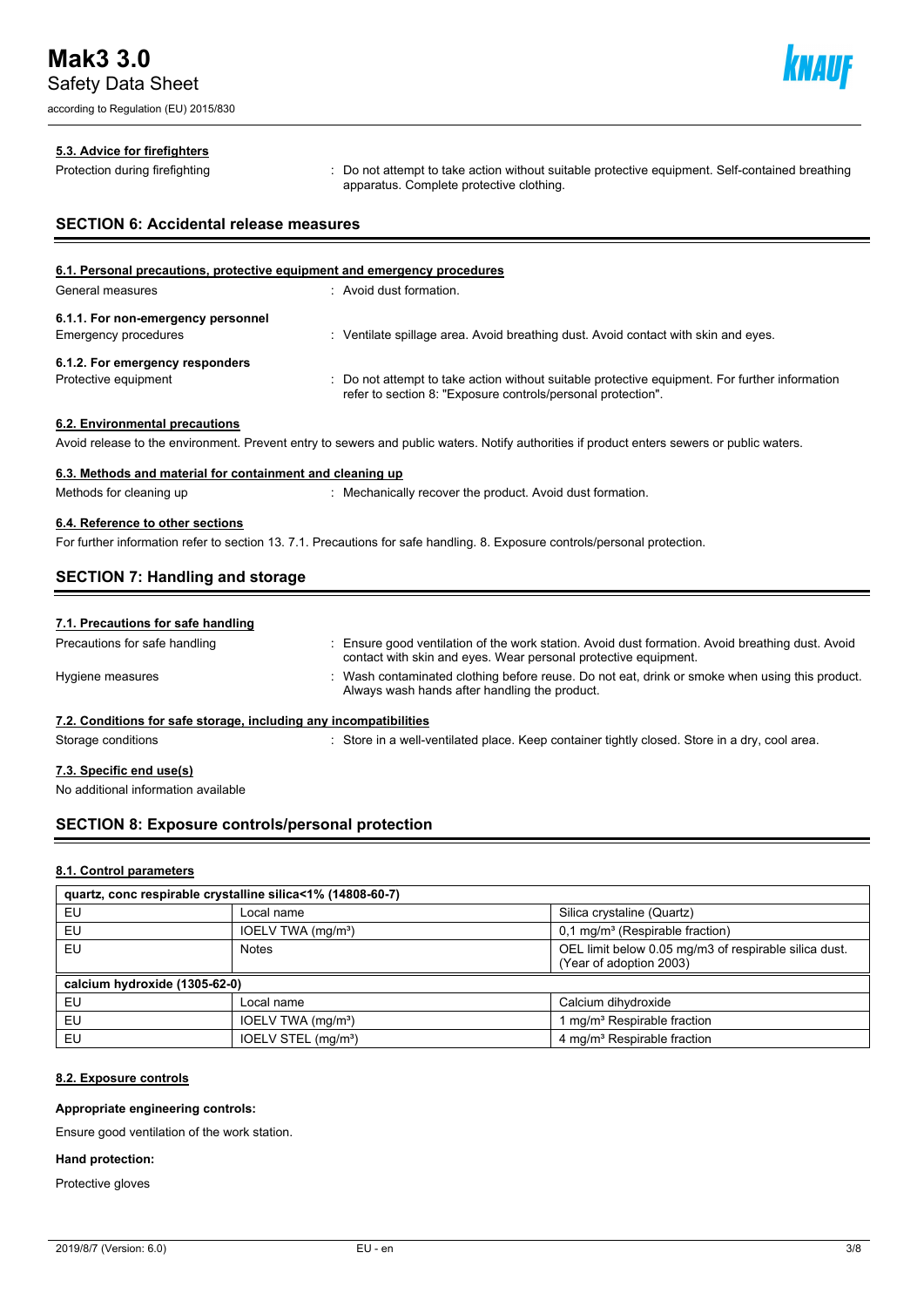# **Mak3 3.0** Safety Data Sheet



according to Regulation (EU) 2015/830

| Type | Material             | Permeation             | Thickness (mm) | Penetration | Standard |
|------|----------------------|------------------------|----------------|-------------|----------|
|      | Nitrile rubber (NBR) | $6$ ( $>$ 480 minutes) |                |             |          |

# **Eye protection:**

Protective goggles

| Type                  | Use | <b>Characteristics</b> | IStandard     |
|-----------------------|-----|------------------------|---------------|
| Sealed safety goggles |     |                        | <b>EN 166</b> |

#### **Skin and body protection:**

Wear suitable protective clothing

#### **Respiratory protection:**

| <b>Device</b> | Filter type | Condition       | <b>Standard</b> |
|---------------|-------------|-----------------|-----------------|
| Dust mask     | Type P2     | Dust protection | <b>EN 149</b>   |



#### **Environmental exposure controls:**

Avoid release to the environment.

# **SECTION 9: Physical and chemical properties**

#### **9.1. Information on basic physical and chemical properties**

| Physical state                             | Solid                        |
|--------------------------------------------|------------------------------|
| Appearance                                 | Powder.                      |
| Colour                                     | white / Grey. Various.       |
| Odour                                      | earthy.                      |
| Odour threshold                            | No data available            |
| рH                                         | No data available            |
| pH solution                                | 11 - 13 Saturated solution   |
| Relative evaporation rate (butylacetate=1) | No data available            |
| Melting point                              | No data available            |
| Freezing point                             | No data available            |
| Boiling point                              | No data available            |
| Flash point                                | No data available            |
| Auto-ignition temperature                  | No data available            |
| Decomposition temperature                  | $\approx$ 580 °C             |
| Flammability (solid, gas)                  | No data available            |
| Vapour pressure                            | No data available            |
| Relative vapour density at 20 °C           | No data available            |
| Relative density                           | No data available            |
| Solubility                                 | No data available            |
| Log Pow                                    | No data available            |
| Viscosity, kinematic                       | No data available            |
| Viscosity, dynamic                         | No data available            |
| <b>Explosive properties</b>                | No data available            |
| Oxidising properties                       | No data available            |
| <b>Explosive limits</b>                    | No data available            |
| 9.2. Other information                     |                              |
| <b>Bulk density</b>                        | 600 - 1500 kg/m <sup>3</sup> |
|                                            |                              |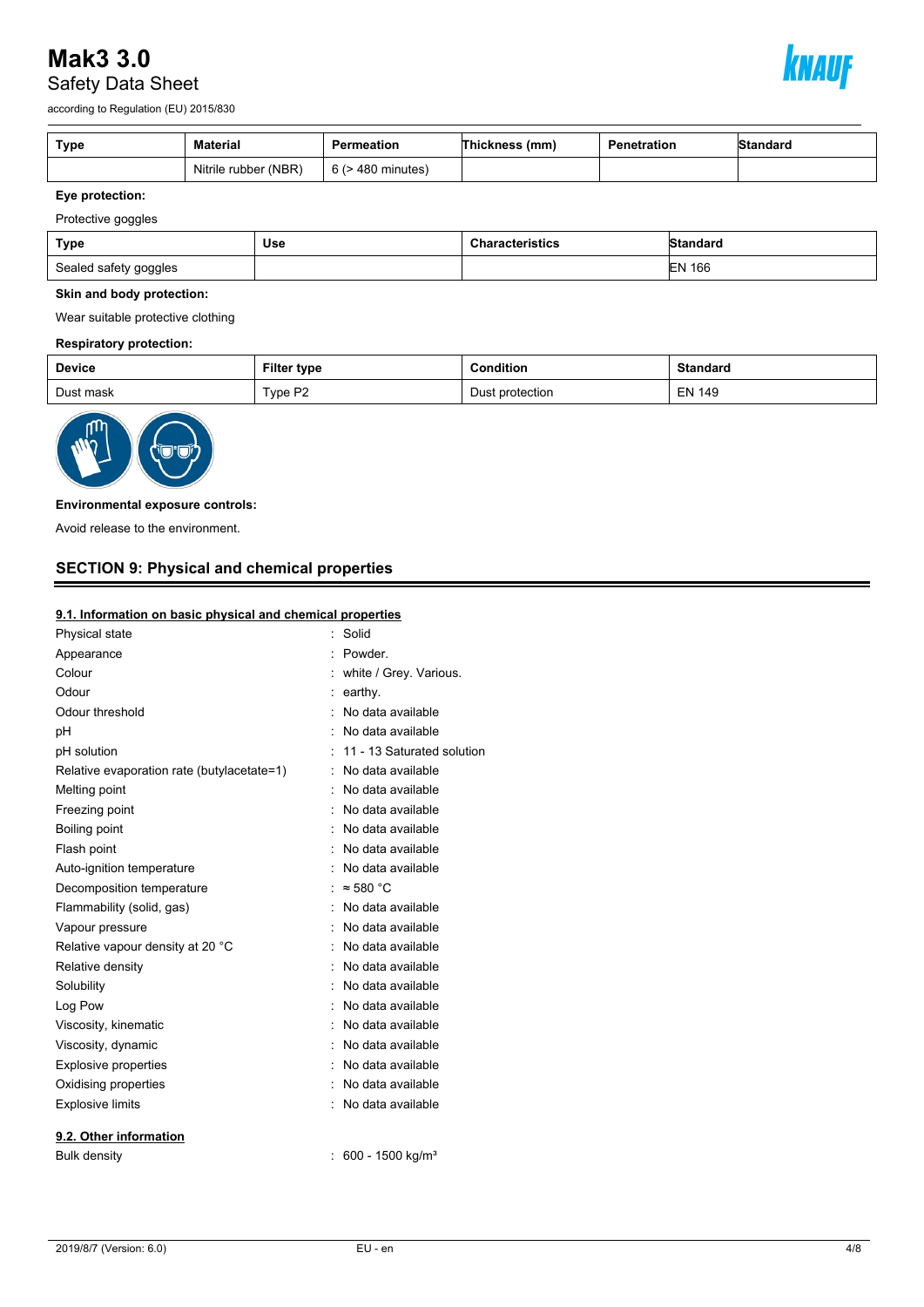# **Mak3 3.0**

Safety Data Sheet

according to Regulation (EU) 2015/830

# **SECTION 10: Stability and reactivity**

# **10.1. Reactivity**

The product is non-reactive under normal conditions of use, storage and transport.

# **10.2. Chemical stability**

Stable under normal conditions.

# **10.3. Possibility of hazardous reactions**

No dangerous reactions known under normal conditions of use.

# **10.4. Conditions to avoid**

None under recommended storage and handling conditions (see section 7).

# **10.5. Incompatible materials**

No additional information available

# **10.6. Hazardous decomposition products**

Under normal conditions of storage and use, hazardous decomposition products should not be produced.

# **SECTION 11: Toxicological information**

# **11.1. Information on toxicological effects**

| Acute toxicity                    | Not classified                                                                                                           |
|-----------------------------------|--------------------------------------------------------------------------------------------------------------------------|
| calcium hydroxide (1305-62-0)     |                                                                                                                          |
| LD50 oral rat                     | > 2000 mg/kg bodyweight (OECD 425: Acute Oral Toxicity: Up-and-Down Procedure, Rat,<br>Female, Experimental value, Oral) |
| LD50 dermal rabbit                | > 2500 mg/kg bodyweight (OECD 402: Acute Dermal Toxicity, 24 h, Rabbit, Male / female,<br>Experimental value, Dermal)    |
| Skin corrosion/irritation         | Causes skin irritation.                                                                                                  |
| Serious eye damage/irritation     | Causes serious eye damage.                                                                                               |
| Respiratory or skin sensitisation | : Not classified                                                                                                         |
| Germ cell mutagenicity            | $\therefore$ Not classified                                                                                              |
| Carcinogenicity                   | $\therefore$ Not classified                                                                                              |
| Reproductive toxicity             | $\therefore$ Not classified                                                                                              |
| STOT-single exposure              | : Not classified                                                                                                         |
| STOT-repeated exposure            | $\therefore$ Not classified                                                                                              |
| Aspiration hazard                 | $\therefore$ Not classified                                                                                              |

# **SECTION 12: Ecological information**

#### **12.1. Toxicity**

| Portland cement (65997-15-1)  |                                                                                           |  |  |
|-------------------------------|-------------------------------------------------------------------------------------------|--|--|
| LC50 fish 1                   | > 1000 mg/l (96 h, Pisces)                                                                |  |  |
|                               |                                                                                           |  |  |
| calcium hydroxide (1305-62-0) |                                                                                           |  |  |
| LC50 fish 1                   | 50,6 mg/l (OECD 203: Fish, Acute Toxicity Test, 96 h, Oncorhynchus mykiss, Static system, |  |  |

|                    | Fresh water, Experimental value, GLP)                                                                                                         |
|--------------------|-----------------------------------------------------------------------------------------------------------------------------------------------|
| EC50 Daphnia 1     | 49.1 mg/l (OECD 202: Daphnia sp. Acute Immobilisation Test, 48 h, Daphnia magna, Static                                                       |
|                    | system, Fresh water, Experimental value, GLP)                                                                                                 |
| EC50 72h algae (1) | 184,57 mg/l (OECD 201: Alga, Growth Inhibition Test, Pseudokirchneriella subcapitata, Static<br>system, Fresh water, Experimental value, GLP) |

#### **12.2. Persistence and degradability**

| quartz, conc respirable crystalline silica<1% (14808-60-7) |                                                                                         |  |  |
|------------------------------------------------------------|-----------------------------------------------------------------------------------------|--|--|
| Persistence and degradability                              | Biodegradability: not applicable. No (test)data on mobility of the substance available. |  |  |
| Chemical oxygen demand (COD)                               | Not applicable                                                                          |  |  |
| <b>ThOD</b>                                                | Not applicable                                                                          |  |  |

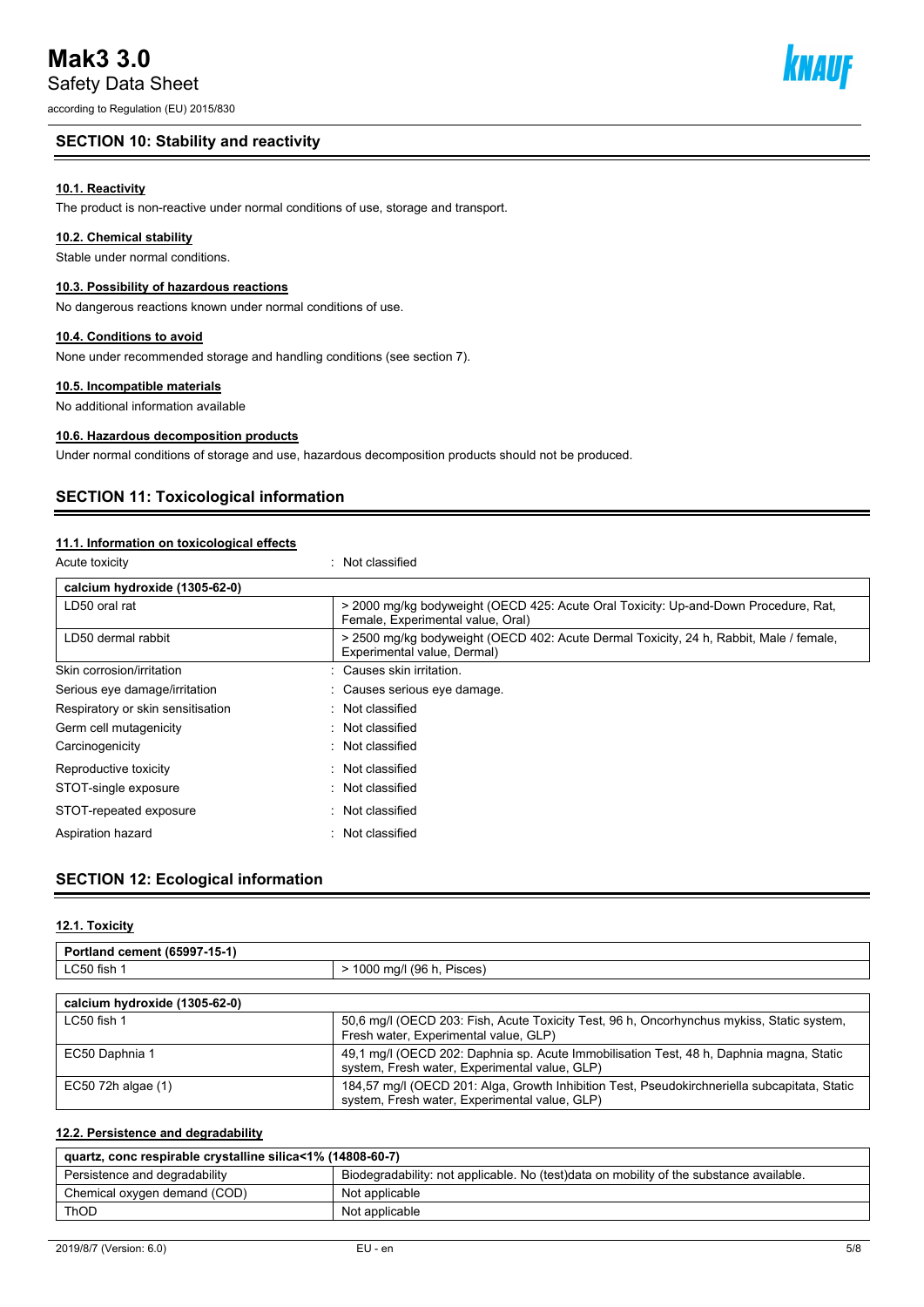# **Mak3 3.0** Safety Data Sheet

according to Regulation (EU) 2015/830



| Portland cement (65997-15-1)                               |                                                       |  |  |  |  |
|------------------------------------------------------------|-------------------------------------------------------|--|--|--|--|
| Persistence and degradability                              | Biodegradability: not applicable.                     |  |  |  |  |
| Chemical oxygen demand (COD)                               | Not applicable                                        |  |  |  |  |
| ThOD                                                       | Not applicable                                        |  |  |  |  |
| BOD (% of ThOD)                                            | Not applicable                                        |  |  |  |  |
|                                                            |                                                       |  |  |  |  |
| calcium hydroxide (1305-62-0)                              |                                                       |  |  |  |  |
| Persistence and degradability                              | Biodegradability: not applicable.                     |  |  |  |  |
| Chemical oxygen demand (COD)                               | Not applicable                                        |  |  |  |  |
| ThOD                                                       | Not applicable                                        |  |  |  |  |
| BOD (% of ThOD)                                            | Not applicable                                        |  |  |  |  |
| 12.3. Bioaccumulative potential                            |                                                       |  |  |  |  |
| quartz, conc respirable crystalline silica<1% (14808-60-7) |                                                       |  |  |  |  |
| Bioaccumulative potential                                  | No bioaccumulation data available.                    |  |  |  |  |
|                                                            |                                                       |  |  |  |  |
| Portland cement (65997-15-1)                               |                                                       |  |  |  |  |
| Bioaccumulative potential                                  | Bioaccumulation: not applicable.                      |  |  |  |  |
| calcium hydroxide (1305-62-0)                              |                                                       |  |  |  |  |
| Bioaccumulative potential                                  | Not bioaccumulative.                                  |  |  |  |  |
| 12.4. Mobility in soil                                     |                                                       |  |  |  |  |
| quartz, conc respirable crystalline silica<1% (14808-60-7) |                                                       |  |  |  |  |
| Ecology - soil                                             | Low potential for mobility in soil.                   |  |  |  |  |
| Portland cement (65997-15-1)                               |                                                       |  |  |  |  |
| Ecology - soil                                             | No (test)data on mobility of the substance available. |  |  |  |  |
| calcium hydroxide (1305-62-0)                              |                                                       |  |  |  |  |
| Ecology - soil                                             | Adsorbs into the soil.                                |  |  |  |  |
| 12.5 Posulte of DRT and vPvR assessment                    |                                                       |  |  |  |  |

#### **12.5. Results of PBT and vPvB assessment**

| Component                                                           |                                                                                                                                                                                 |
|---------------------------------------------------------------------|---------------------------------------------------------------------------------------------------------------------------------------------------------------------------------|
| quartz, conc respirable crystalline silica<1%<br>$(14808 - 60 - 7)$ | This substance/mixture does not meet the PBT criteria of REACH regulation, annex XIII<br>This substance/mixture does not meet the vPvB criteria of REACH regulation, annex XIII |
| Portland cement (65997-15-1)                                        | This substance/mixture does not meet the PBT criteria of REACH requlation, annex XIII<br>This substance/mixture does not meet the vPvB criteria of REACH regulation, annex XIII |
| calcium hydroxide (1305-62-0)                                       | This substance/mixture does not meet the PBT criteria of REACH regulation, annex XIII<br>This substance/mixture does not meet the vPvB criteria of REACH regulation, annex XIII |

#### **12.6. Other adverse effects**

No additional information available

# **SECTION 13: Disposal considerations**

#### **13.1. Waste treatment methods**

| Regional legislation (waste)               | Disposal must be done according to official regulations.                                                                                                         |
|--------------------------------------------|------------------------------------------------------------------------------------------------------------------------------------------------------------------|
| Waste treatment methods                    | Dispose of contents/container in accordance with licensed collector's sorting instructions.                                                                      |
| Product/Packaging disposal recommendations | Empty the packaging completely prior to disposal. Dirty containers cannot be handled as<br>normal waste.                                                         |
| European List of Waste (LoW) code          | $\therefore$ 17 09 03 <sup>*</sup> - other construction and demolition wastes (including mixed wastes) containing<br>dangerous substances<br>17 01 01 - concrete |

# **SECTION 14: Transport information**

| In accordance with ADR / RID / IMDG / IATA / ADN |                |                |                |                |  |  |  |
|--------------------------------------------------|----------------|----------------|----------------|----------------|--|--|--|
| <b>ADR</b>                                       | <b>IMDG</b>    | <b>IATA</b>    | <b>ADN</b>     | <b>RID</b>     |  |  |  |
| 14.1. UN number                                  |                |                |                |                |  |  |  |
| Not applicable                                   | Not applicable | Not applicable | Not applicable | Not applicable |  |  |  |
| 14.2. UN proper shipping name                    |                |                |                |                |  |  |  |
| Not applicable                                   | Not applicable | Not applicable | Not applicable | Not applicable |  |  |  |
| 2019/8/7 (Version: 6.0)                          | $EU - en$      |                |                | 6/8            |  |  |  |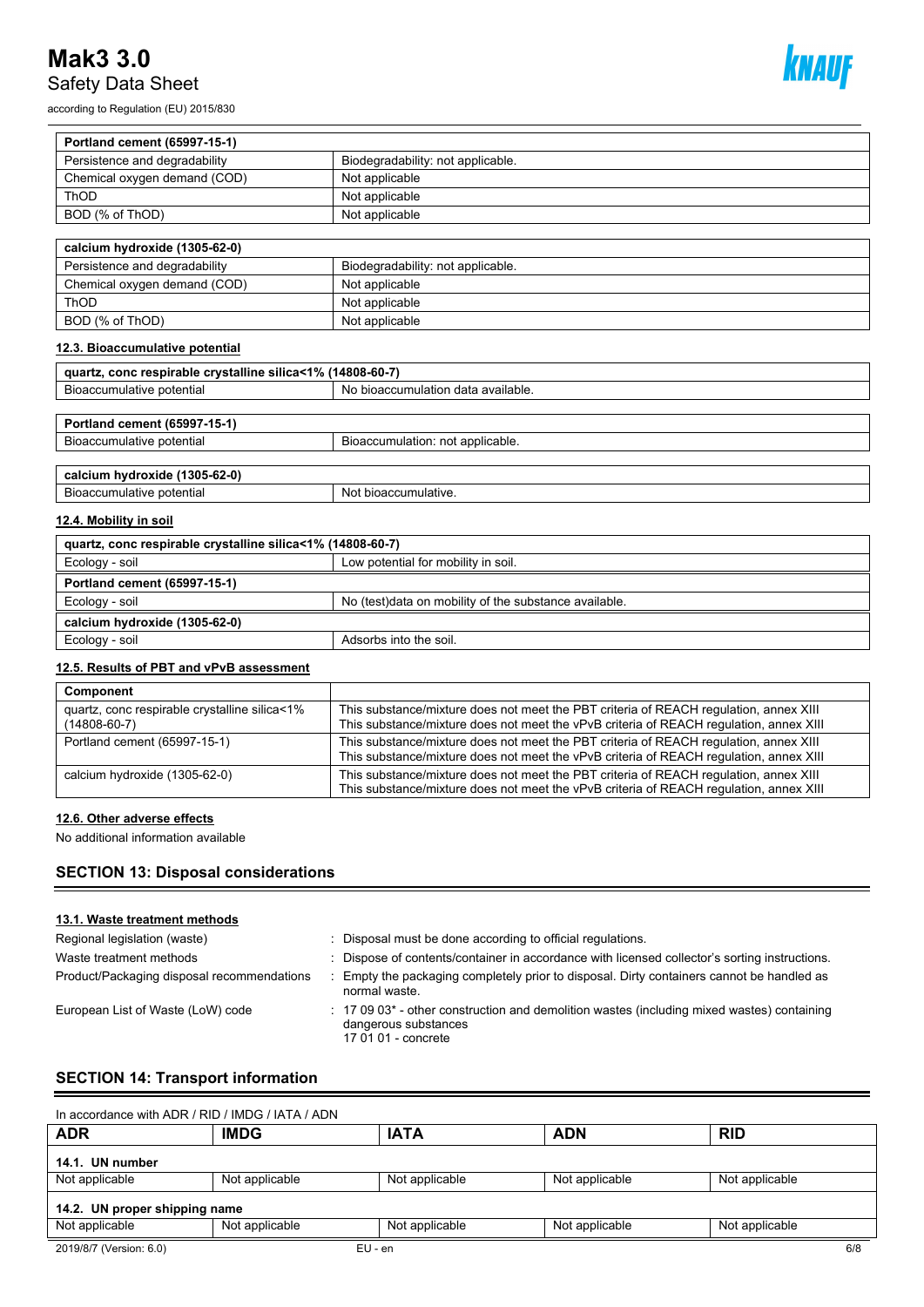# **Mak3 3.0** Safety Data Sheet



according to Regulation (EU) 2015/830

| <b>ADR</b>                             | <b>IMDG</b>    | <b>IATA</b>    | <b>ADN</b>     | <b>RID</b>     |  |  |  |
|----------------------------------------|----------------|----------------|----------------|----------------|--|--|--|
| 14.3. Transport hazard class(es)       |                |                |                |                |  |  |  |
| Not applicable                         | Not applicable | Not applicable | Not applicable | Not applicable |  |  |  |
| Not applicable                         | Not applicable | Not applicable | Not applicable | Not applicable |  |  |  |
| 14.4. Packing group                    |                |                |                |                |  |  |  |
| Not applicable                         | Not applicable | Not applicable | Not applicable | Not applicable |  |  |  |
| 14.5. Environmental hazards            |                |                |                |                |  |  |  |
| Not applicable                         | Not applicable | Not applicable | Not applicable | Not applicable |  |  |  |
| No supplementary information available |                |                |                |                |  |  |  |

#### **14.6. Special precautions for user**

**- Overland transport**

Not applicable

**- Transport by sea** Not applicable

**- Air transport** Not applicable

**- Inland waterway transport** Not applicable

**- Rail transport** Not applicable

**14.7. Transport in bulk according to Annex II of Marpol and the IBC Code** Not applicable

**SECTION 15: Regulatory information**

#### **15.1. Safety, health and environmental regulations/legislation specific for the substance or mixture**

#### **15.1.1. EU-Regulations**

Contains no REACH substances with Annex XVII restrictions Contains no substance on the REACH candidate list ≥ 0,1 % / SCL Contains no REACH Annex XIV substances

#### **15.1.2. National regulations**

No additional information available

#### **15.2. Chemical safety assessment**

No additional information available

#### **SECTION 16: Other information**

This safety data sheet replaces the previous version of 2015/4/28. The following changes were made:

#### Contact person **interval information service** (see point 1): Technical information service (see point 1):

A call to Knauf Direkt will be charged at 0.39 € per minute. Callers, the telephone numbers of whom are not saved in the Knauf Gips KG address database, e.g. private property owners or noncustomers, will pay 1.69 € per minute from the German network. Callers using mobile telephones will be charged according to the network provider and tariff.

| Skin Irrit, 2                       | Skin c |
|-------------------------------------|--------|
| Eye Dam. 1                          | Seriou |
| Full text of H- and EUH-statements: |        |

| Eye Dam. 1    | Serious eye damage/eye irritation, Category 1                                              |
|---------------|--------------------------------------------------------------------------------------------|
| Skin Irrit. 2 | Skin corrosion/irritation, Category 2                                                      |
| STOT SE 3     | Specific target organ toxicity — Single exposure, Category 3, Respiratory tract irritation |
| H315          | Causes skin irritation.                                                                    |
| H318          | Causes serious eye damage.                                                                 |
| H335          | May cause respiratory irritation.                                                          |